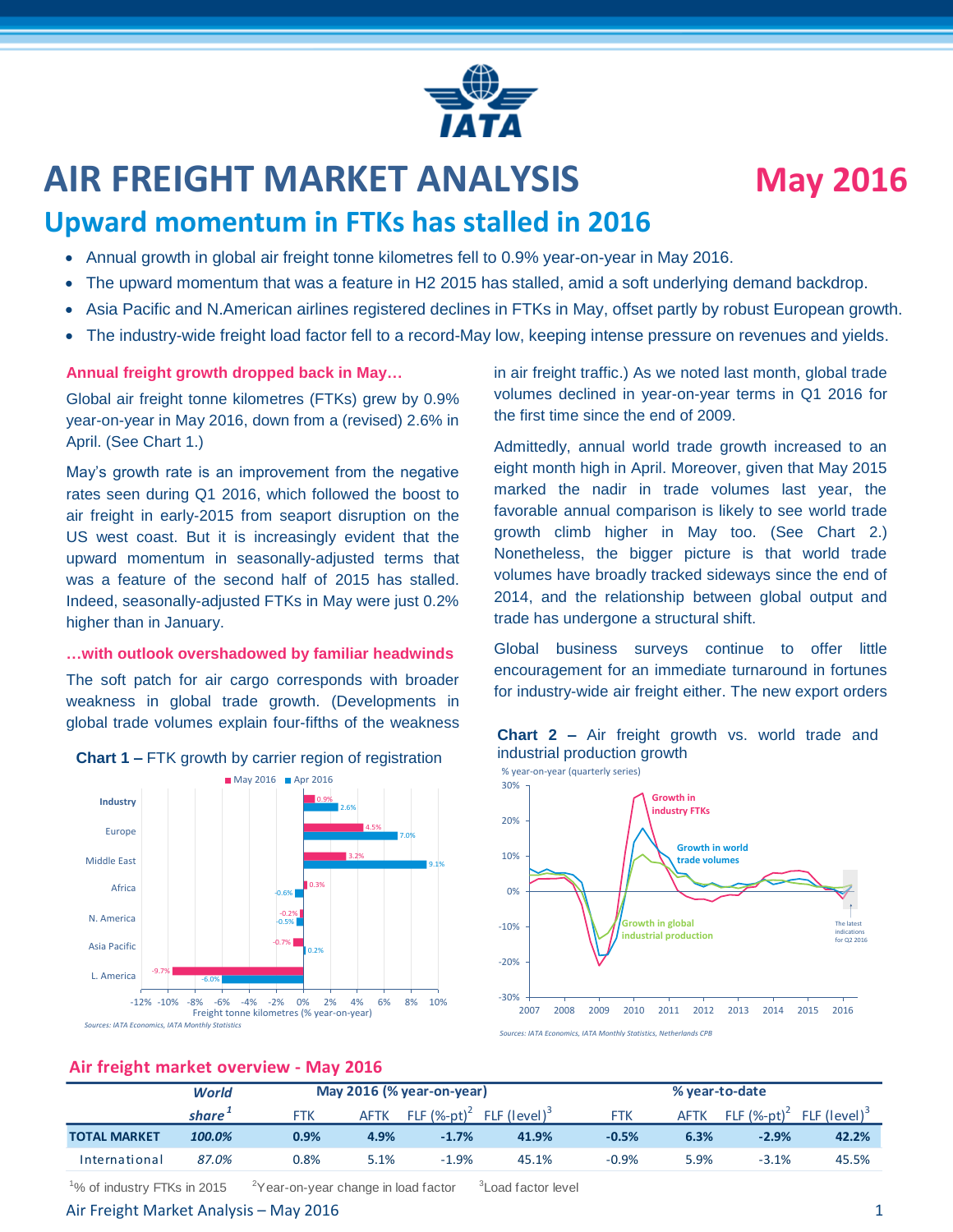component of the global Purchasing Managers' Index (PMI) – a closely-watched survey which has a longstanding relationship with growth in air freight volumes – remained in contractionary territory for the fifth consecutive month in June. (See Chart 3.)



**Chart 3 –** Air freight growth vs. global new export orders

All told, 2016 is shaping up to be another disappointing *Sources – IATA Monthly Statistics, Markit* year for air freight. We forecast FTKs (including mail) to increase by 2.1% in 2016, although given the weak start to the year, the risks appear on the downside.

### **Little respite on the capacity front**

There is little respite on the capacity front either. Admittedly, annual growth in available freight tonne kilometres (AFTKs) eased to 4.9% year-on-year in May – the slowest pace since March 2015. But this looks to be a blip, and industry-wide freight capacity has continued to trend upwards strongly. All told, the industry-wide freight load factor dropped to 41.9% in May – a record low for the month and 1.7 percentage points lower than in May 2015. This is continuing to exert intense pressure on freight yields and revenues.

#### **A wide spread in route-level performance**

Air freight volumes across the Pacific – the largest market in terms of FTKs flown – were almost 12% lower during the first four months of 2016 compared to the same period in 2015. (See Chart 4.) Looking specifically at air cargo volumes into and out of the US, imports from Japan are down 46% this year to date (up to April), mainly reflecting the boost that air cargo received from airbag recalls in early 2015. (See Chart 5.)

The next two largest freight markets – those between Europe and Asia, and across the Atlantic – have also

#### **Chart 4 –** International FTK growth by route (year-todate, segment-basis)

International FTK growth by route (YTD, % year-on-year, up to April)



*Source: IATA Month* 





seen annual declines in FTKs this year to date, albeit more modest (1.2% and 2.0% respectively).

#### **Europe and Mid East post the fastest growth in May**

International FTKs increased by 0.8% year-on-year in May. In terms of performance by airline region of registration, European and Middle Eastern airlines once again saw the fastest growth in international FTKs (3.7% year-on-year and 3.3% in May 2016 respectively). (See Chart 6, overleaf.)

The uptick in European growth corresponds with a strong tick-up in the new export orders component of the Germany PMI in June. FTKs flown on the Europe-Asia market jumped by 5.9% year-on-year in April. It is still too early to tell whether seasonally-adjusted European FTKs have broken out of the corridor that they have occupied since mid-2010, but the recent upward trend is encouraging.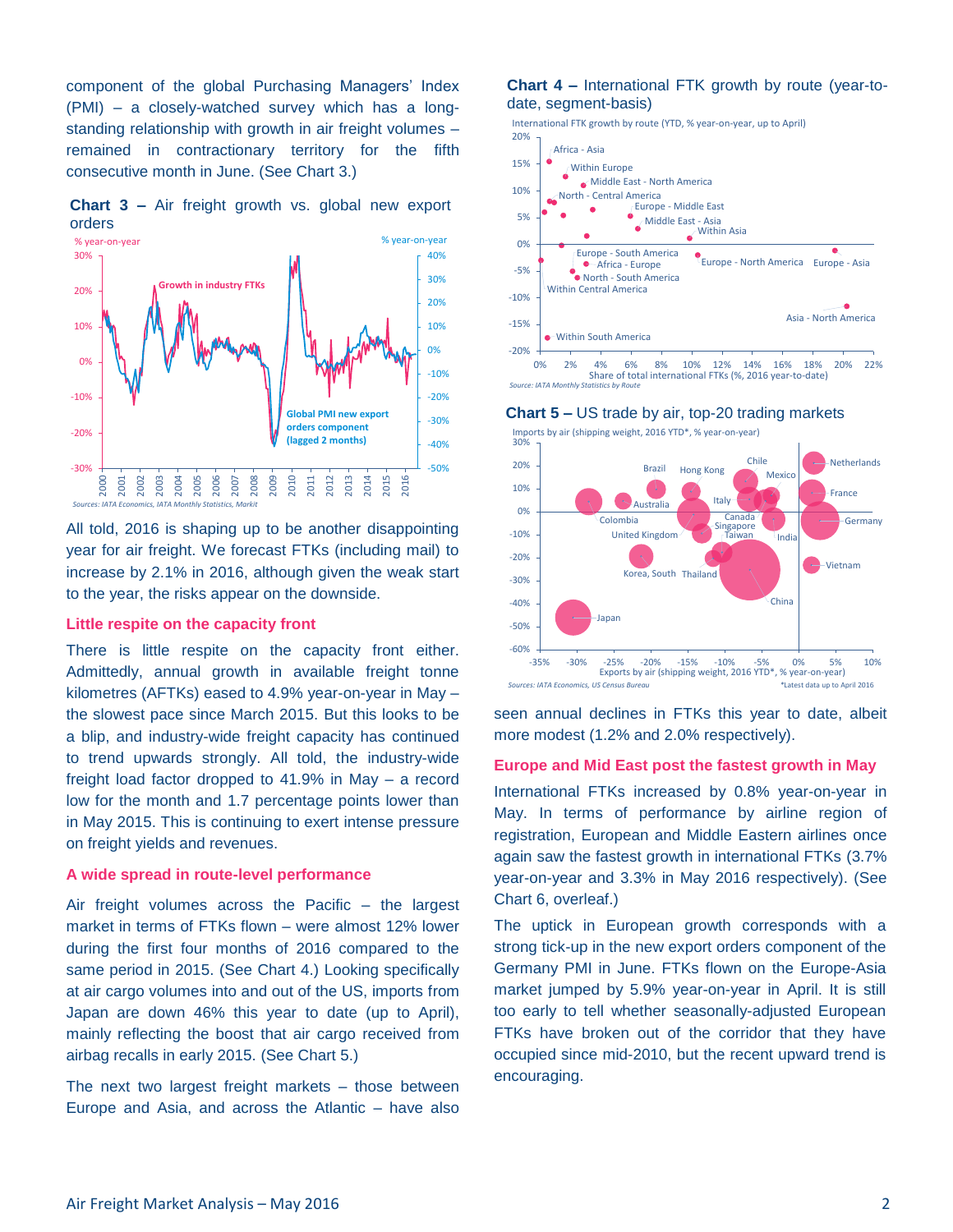

**Chart 6 –** International FTK growth by carrier region of registration

On the other hand, despite posting year-on-year growth in May, demand conditions for Middle Eastern carriers have weakened considerably over the recent past. Indeed, the strong upward trend in Middle Eastern FTKs that was the norm from the start of 2009 onwards has weakened markedly; annual growth in May 2016 was less than one-fifth of the pace registered in May 2015. The slowdown coincides with an easing in annual network expansion growth (airport pairs served) by the main carriers in the region since the second quarter of 2015, but it is also indicative of the broader weak patch in the industry.

#### **Annual declines in FTKs registered in three regions**

Airlines in Asia Pacific fly the most international FTKs (almost 40% of the total in 2015), but continue to face headwinds from the weak trade backdrop in the region. International FTKs in May fell by 0.8% compared to May 2015. Trade volumes from Emerging Asia remain under pressure, with total volumes in April 2016 coming in at the same level as those seen at the end of 2013. By way of context, total air freight tonnes handled at Shanghai airport have grown by just 1.8% this year-to-date, compared to 11.7% in the same period in 2015. The one glimmer of hope is that conditions in the 'Within Asia' air cargo market appear to be improving slowly.

FTKs carried by North American airlines remained in negative territory for the 12th consecutive month in May. Although the US dollar weakened somewhat in early-2016, its previous strength has kept US outbound air freight under pressure. As shown in Chart 5 on the previous page, 16 of the top-20 air cargo markets for the

US have seen air export volumes from the US decline in annual terms so far in 2016.

International FTKs flown by Latin American carriers plunged by 10.0% in annual terms in May, and have trended down since mid-2015. In a reflection of the highly challenging economic conditions in the continent – not least in Brazil – the 'Within South America' market remains the worst performing freight route so far this year. FTKs on the larger North-South America route have held up better, helped by an increase in US imports from many Latin America countries so far this year on the back of weaker currencies throughout the regions. (Again, see Chart 5.)

#### **African freight capacity continues to surge**

International FTKs flown by African airlines in May 2016 edged up by 0.2% compared to the same month in 2015. However, as has been the trend since December 2015, international freight capacity growth far outstripped that of demand, driven by rapid long-haul expansion (particularly by Ethiopian Airlines). The combination of rising capacity and falling demand pushed the African international freight load factor down to just 26.5% in May 2016 – more than six percentage points lower than in May 2015 and less than half the level of Asia Pacific carriers. (See Chart 7.)



**Chart 7 –** International freight load factors by carrier region of registration

> David Oxley [economics@iata.org](mailto:economics@iata.org) 6<sup>th</sup> July 2016